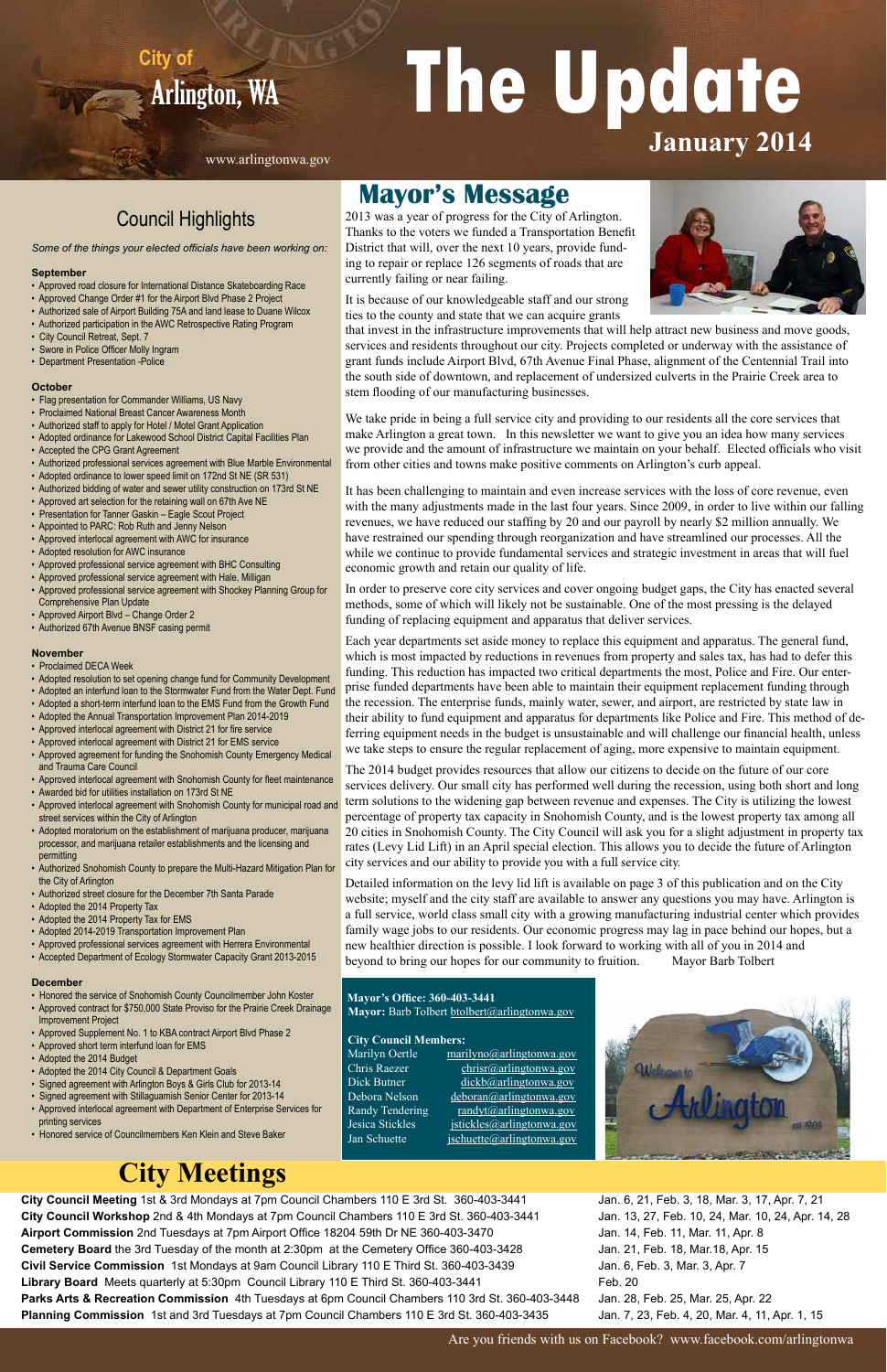Returning for 2014 with a history of excellent feedback from previous attendees, the Arlington Police Department is hosting its annual Citizen's

There is no cost to the student for the 10-week course. The Police Department only asks that each person in attendance make a commitment to attend each of the 10 classes. Attendees must be at least 18 years of age. Due to the sensitive nature of the material and ride-along, a background check will be completed on the applicants prior to acceptance into the class. You may pick up an application at the Arlington Police Department or obtain one online at: www.arlingtonwa.gov. If you have any questions about the Arlington Police Department Citizen's Academy, please contact Commander Terry Quintrall at (360) 403-3403 or by email at tquintrall@arlingtonwa.gov.

Academy beginning mid-February and continuing through April. The Citizen's Academy is just one tool the Arlington Police Department uses for informing the public about the criminal justice system and crime prevention. It's also a means to strengthen the citizen-police partnership to make our community a better and safer place to live.



You only get one chance to make a first impression. Whether it's a new resident or a business looking to locate in Arlington, our curb appeal is that first impression. Arlington's Maintenance and Operations Department is responsible for maintaining the City's infrastructure, including parks, streets

and storm systems, public facilities like the Boys and Girls Club, Library, City Hall and Airport as well as the Cemetery. The City's crew of twelve dedicated employees do all they can, day in and day out, to make sure the City of Arlington's curb appeal stays top notch.

Many of the special touches we all enjoy are services done by the Mainte-

nance and Operations staff. They take great pride in dressing the City up for the holidays and ensuring we have strong curb appeal during the summer when our visitors increase. They also set the stage for the many downtown events that add to our family quality of life. The full service city work they provide goes a long way to making Arlington attractive for our residents, visitors and new businesses.

Some cities across the country also struggle with declining revenues and have been forced to cut back on the maintenance and operations. It doesn't take long in a city our size for this reduced maintenance to begin to lessen the curb appeal and thereby the quality of life.

#### **Did you know that we maintain:**

#### **We Maintain it!**

#### **Arlington Police Department Hosts Citizen's Academy for 2014**

#### **How the Community's Wastewater is Reclaimed and Reused**

You can be content to know that Arlington is a sustainable city that has the most advanced treatment facilities to process the community's wastewater into clean water for discharge into the Stillaguamish River, and the solids from that waste into a compost material.

Before your wastewater arrives at the water reclamation facility, it runs through over 68 miles of sewer line and 13 lift stations. Three collection system operators are responsible for maintaining all of this infrastructure and are on call 24 hours a day to respond to any emergencies.

The water reclamation facility, located off of Burke Ave. has three plant operators and



a pretreatment specialist who operate the facility 24 hours a day. The plant operators collect and analyze over 24,000 samples per year. The recent upgrades to the treatment facility allow it to be the most advanced treatment of wastewater. The facility is capable of producing up to 2.7 million gallons of clean water per day from the wastewater. The water produced is classified as "reclaimed water" and is released into the Stormwater Wetland area near

Haller Park or discharged into the Stillaguamish River.

- 4 million square feet of pavement at the airport
- 83 miles of roadway, 4.2 miles of alleyways
- 7 miles of gravel trails, 4 miles of paved trail
- 4 stream corridors and 9 acres of wetland
- 3,253 catch basins
- 48 miles of storm pipe
- 
- 19 miles of ditches and swales
- 114 detention basins

The solids that are collected at the plant are processed at the City's Biosolids Compost Facility which is located on 63rd Ave. NE. This state of the art facility processes 2,100 cubic yards of biosolids each year and turns it into exceptional quality compost. The compost is used in city landscapes and projects, and it is shared with the Arlington Community Garden. Environmental students from Washington state and from across the US frequently tour this facility to review and study the composting process.

The entire process of treating wastewater and making compost is very tightly regulated by the Department of Ecology. City staff prepare weekly, monthly and annual reports documenting every aspect of operations at the water reclamation facility and compost facility. It's not a pretty process, but one that is essential and must be performed at high standards to protect the environment. You can be proud of the work that the City staff performs every day at the water reclamation facility. The City consistently receives recognition from the State for outstanding operation of the water reclamation facility and compost facility. If you have any questions about our water reclamation system or would like a tour of the facilities, please call (360) 403-3526.

#### **Operating Efficiencies and Strict Fiscal Management Means No Utility Rate Increases in 2014**

The City of Arlington is a full service city providing water, sewer and stormwater services to the Arlington community. It is not unusual to answer questions about our utilities and rate structures.

Balancing the operations with growing state and federal clean water regulations is very challenging, but the Arlington utility staff is meeting that challenge. Arlington is one of the cities in Snohomish County that complied fully with the growing regulations to wastewater treatment by upgrading our facility and treatment plant.

Through good financial management of the three utilities, the City was able to save money on operational costs and passed that savings on to our residents and businesses by eliminating a planned increase to the utility rates for a second year in a row.

By ordinance, the water, sewer and storm utilities require utility rates be adjusted annually. This is designed to maintain utility rates consistent with the cost of inflation and eliminate large utility rate increases and the accompanying "rate shock" every five years. However, for the second year in a row the City was able to rescind the planned rate increase.

We accomplished the stability in rates with multiple strategies; increased production of water from City wells so less water was purchased from outside sources, newer infrastructure required less employee time expended on emergency repairs, upgrading our plant with energy efficient motors to reduce electric bills, and obtaining grants for replacement and upgrade of outdated utility infrastructure. These activities are just a sample of the cost savings measures that have been implemented by the three utilities over the past two years, and these cost savings we happily pass on to the consumers. By the end of 2013, the Arlington Police Department will have responded to more 911 calls than it has in recent memory. The officers are expected to respond to over 15,000 calls to 911 for police services, a 10% increase over last year. The men and women of the Arlington Police Department are there for you, 24/7. In addition to responding to 911 calls, the officers also took action on an additional 7,500 incidents. On average, we see the highest number of 911 calls between the hours of 2pm and 6pm on most days. Officers can be called to a variety of calls, from traffic accidents and animal control calls, to the most severe cases of burglary, theft, and assault. In addition to these calls, our officers provide support to our local schools through the School Resource Officer Program. The staff also participates in various school, local community and regional events such as Relay for Life, health and safety fairs, Special Olympics Torch Run, Shop with a Cop, and Chief for a Day.

#### **Arlington Police Department Sees Record 911 Calls Again in 2013**

- 34 parking lots and 3 bridges
- 2,500 street signs
- 17 school zone beacons
- taxiway reflectors, runway and airport beacon systems
- 34 playground areas
- 120 trash cans
- 90 benches and 56 picnic tables
- 50 hanging baskets
- 29 pieces of public art
- 716 acres of mowed turf
- 71 acres of landscaped area
- 
- 15 athletic fields • 18 irrigation systems
- 16 miles of roadside mowing
- 8.2 miles of fencing
- 10,000 headstones
- 42 buildings
- 

Did you know that the City of Arlington has a television channel dedicated to public information? We share information on this channel about city services and announcements. The channel is accessible to residents inside the city limits who subscribe to Comcast. The Arlington Access Channel 21 is intended for non-commercial purposes only. We invite you to post your event or community program on our Arlington Access Channel 21. Nonprofit and civic organizations may submit content with the online form. If you have suggestions or comments about the television programming, please email recreation@arlingtonwa.gov. For more details call (360) 403- 3448.

#### **Community Television Channel**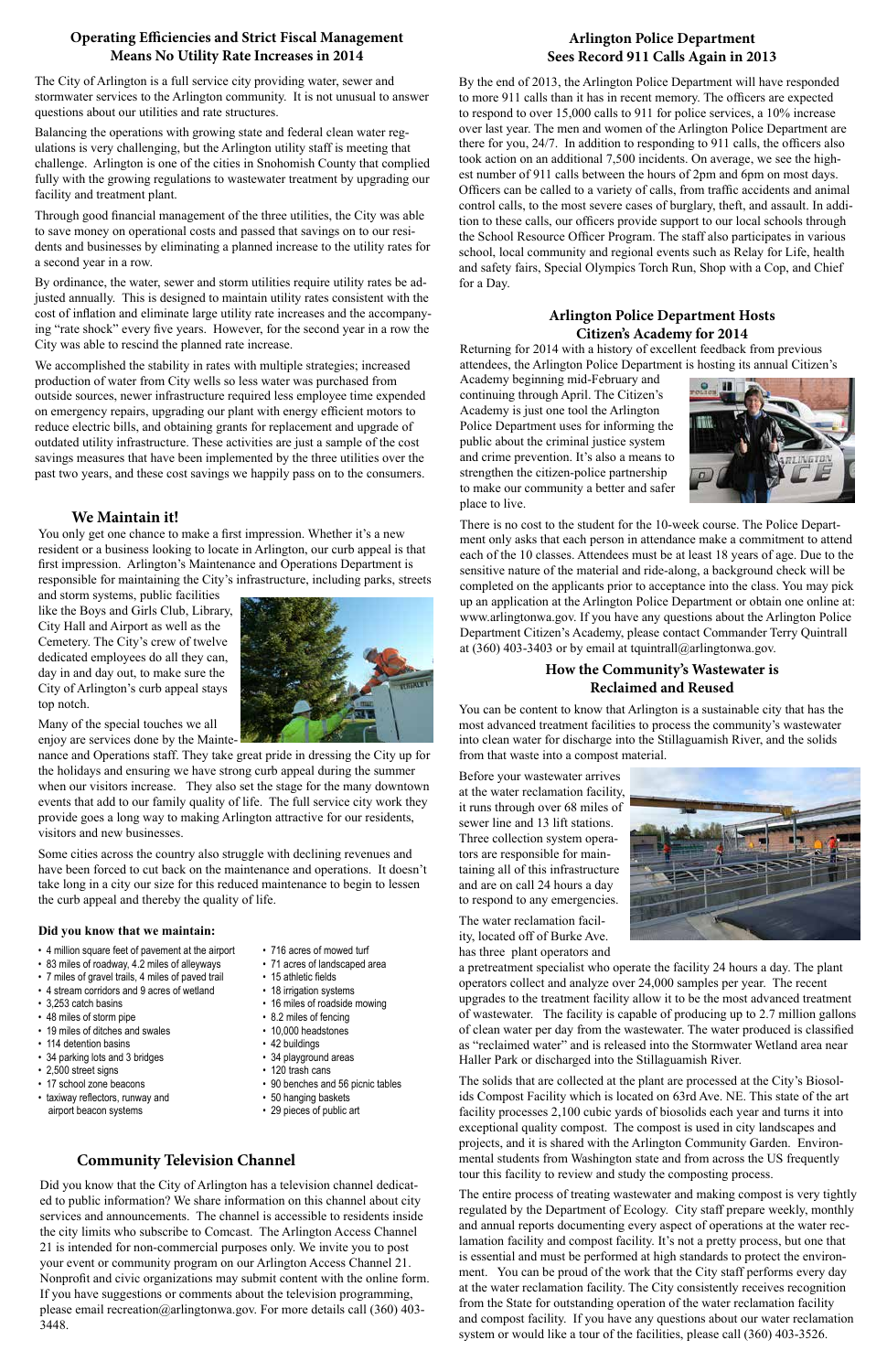#### **2013 Property Tax Rate Comparison Ranked Lowest to Highest by Rate**

(General Government Services including Fire Protection)

| Easter Egg Hunt                                           |                       |
|-----------------------------------------------------------|-----------------------|
| April 19 at 11 am                                         |                       |
| Arlington Airport Field                                   |                       |
| $(51st$ and 172nd St)                                     |                       |
|                                                           |                       |
|                                                           | Bring your camera for |
|                                                           | pictures with the     |
|                                                           | <b>Easter Bunny!</b>  |
|                                                           |                       |
|                                                           |                       |
| Sponsored by the City of Arlington $8 \sqrt[3]{3}$<br>-33 |                       |
| <b>Cascade Valley Hospital &amp; Clinics</b>              |                       |
|                                                           |                       |

Arlington's Fire and EMS Department are experiencing a 6% increase in calls for service in 2013. When you need us we are there 24/7. Of the approximately 3620 calls for service 88% are emergency medical related. The average response time for an Arlington resident is 6 minutes from the time of dispatch. Our proactive work in annual fire inspections have yielded results in preventing fires. We perform nearly 1200 inspections each year, which include annual and random site visits.

Community education is a major part of fire prevention; to that end our firefighters presented 75 onsite presentations to daycares, preschools and elementary schools last year. Helping the youngest in our community understand what to do in an emergency situation and knowing that help is a phone call away is vital. As part of a full service department to the community we also are onsite at the Eagles football games at the high school.

As the workloads increase, Arlington Fire Department is continually seeking ways to make their service more efficient and cost effective. New this year they proudly introduce online Fire & Life Safety – Self Inspection Notice for businesses. If your business previously qualified as low-hazard occupancy and have completed these notices in the past, you can now go online at www.arlingtonwa.gov/DFDSelfInspection and submit your form electronically. We are committed to your safety and take pride in being there when you need us.

#### **Arlington Fire Santa Run Food Drive is a Huge Success!**

Arlington Firefighters and their families, as well as many other volunteers, cruised the neighborhoods with Santa for the annual Santa Run. This year's record breaking donations totaled 8,107 pounds of food and \$2,340.75 in monetary donations to support the Arlington Food Bank.



#### **Demand for Fire & Emergency Medical Services Continue to Increase**

In October 2008, Arlington was dealt a heavy blow with the shutting of the Meridian Yachts boat manufacturing plant and the layoff of over 800 employees. The nearly 470,000 square foot manufacturing facility sat vacant for three years before City of Arlington staff was able to find the right developer to reopen the facility, now known as the Arlington Advanced Manufacturing Park. AAMP is now home to over 12 businesses, which provide over 300 family wage jobs. Some of the more notable businesses in AAMP are Outback Power, Thain Boatworks, Skookum Brewery, KLW Manufacturing, HCI Steel, T&E Industrial, Northwest Kayaks Aeroform Inc, West Coat Fabricators, Viking Construction, Buddy Shelters, and Twin Commander Aircraft. Through their creative efforts to condominiumize the facility, the City staff and the developer, Nicholson Investment Properties, saved this facility from becoming an almost certain blight on the community.

With the AAMP development behind them, City staff has now turned to the vacated Northwest Hardwoods site in the 20000 block of 67th Ave NE. Once again, Nicholson Investment Properties has taken on this vacant parcel and is now clearing the site for the near future development of facilities for our expanding advanced manufacturing companies.

In 2014 our primary efforts will once again shift back to the retail environment, focusing on the empty retail storefronts in downtown Arlington and Smokey Point. A recent trip to an economic development conference garnered the City a number of new contacts for future retail development in the area. Stay tuned!

#### **Keeping Focus on Economic Development City Requests Property Tax Adjustment Vote**

#### **Celebrate Arbor Day Saturday April 12th**

Plant a Tree! The City will host a fun event for Arbor Day, including a group tree planting, kids activities and a tree presentation by the Stillagumash Tribe. We will have more information on our website.

#### 360-403-3448. www.arlingtonwa.gov

Historically, Arlington tried to maintain one of the lowest property tax levels in Snohomish County. We achieved that "goal" as we now have the lowest rate of any city in Snohomish County. In 2001, Initiative 747 was adopted and it basically eliminated the City's ability to raise property tax levels to keep up with inflation or needed additional revenue by limiting property tax collection increases to less than the rate of inflation, unless the taxpayers voted on the increase. As our property tax collections do not keep pace with inflation, the City relies on sales tax as a primary source of revenue for the City's General Fund, to help the City cover any additional cost increases experienced throughout the year. Like all of us the City was hit hard by the downturn in the economy starting in 2008. This downturn was exacerbated by a change in how sales tax is collected in the state. In total, the City has experienced an approximate 25% decline in revenue.

In response to the financial crisis, the City enacted a hiring freeze and began to reduce the workforce. Over the past four years, nineteen employees, including managers and line staff, have been laid off or had their jobs eliminated, resulting in a reduction in payroll of almost \$2 million dollars each year. In addition, non-public safety employees took one furlough day per month for two years, and the City's public safety employees agreed to reduce holiday pay and overtime to try to balance the budget.

When the City received its annual audit for 2011, the State Auditor commented on the City's deteriorated General Fund financial condition. The audit points out that while "the City is taking steps to improve its financial health, relying on short term and potentially unallowable methods of financing may inhibit its ability to continue funding general operating costs and impending capital improvements. Additionally, the City may not be able to provide the same level of service."

In June 2013, the City of Arlington received the news that Moody's Investors Service had downgraded the City's bond rating from A2 to A3 and also assigned the City a 'negative outlook'. Moody said "the rating reflects the City's limited financial flexibility, evidenced by substantially deteriorated and narrow reserves and liquidity."

The recently adopted 2014 budget was balanced only by eliminating all funding for equipment replacement. This means that there is no money being transferred to the replacement fund for the replacement of police cars, fire trucks, breathing apparatus and turn out gear for City firefighters, and other essential equipment. Even with these cuts, the future projections show ongoing shortfalls beginning in 2015 and increasing thereafter. All of this means that the City of Arlington does not have the financial capacity to continue to maintain services we currently provide.

Faced with this challenge, in their annual retreat in September 2013, the City Council considered a menu of options to restore revenues needed for full service delivery. The Council finally came to the conclusion that the only reasonable solution was to ask the citizens of Arlington to fix the fundamental problem and adjust the property tax base to a level sufficient to provide the City with fiscal stability over the next 10 years. In all the projections, to provide fiscal stability for the next decade, the basic tax levy level needs to be raised by an additional 58 cents through a vote of Arlington citizens in April.

So what does this all mean to you, the homeowner? If approved by the voters in April, an average household valued at \$173,800, would see an increase on their property tax of \$100, beginning in 2015. The additional funds raised would mean that the existing services provided in Arlington, police, fire, parks, and economic development, would be preserved for a minimum of 10 years.

Without this additional revenue, the quality of life in Arlington will, out of necessity, have to be reduced to a level we have not experienced before. This will impact police, fire, parks, economic development and other core services. All those quality of life elements we have come to expect will need to be reduced or eliminated entirely. Without some sort of infusion of additional revenue, the City of Arlington cannot continue to function as we have known it. If you would like more information about the proposed prop-

erty tax adjustment, please visit our website at www.arlingtonwa.gov.

| Arlington                            | \$1.420 | Marysville                           | \$2.906 |
|--------------------------------------|---------|--------------------------------------|---------|
| <b>Brier</b>                         | \$1.507 | Monroe                               | \$2.959 |
| <b>Mukilteo</b>                      | \$1.515 | Darrington                           | \$3.100 |
| <b>Bothell</b>                       | \$1.541 | Gold Bar                             | \$3.100 |
| Edmonds                              | \$1.761 | <b>Granite Falls</b>                 | \$3.100 |
| Mt. Lk. Terrace                      | \$1.936 | <b>Lake Stevens</b>                  | \$3.100 |
| Lynnwood                             | \$2.237 | Sultan                               | \$3.100 |
| Mill Creek                           | \$2.312 | Everett                              | \$3.133 |
| Woodway                              | \$2.407 | Stanwood                             | \$3.314 |
| Snohomish                            | \$2.628 | Index                                | \$3.406 |
| Arlington Statutory Maximum = \$3.10 |         | Average Tax Rate Countywide = \$2.52 |         |